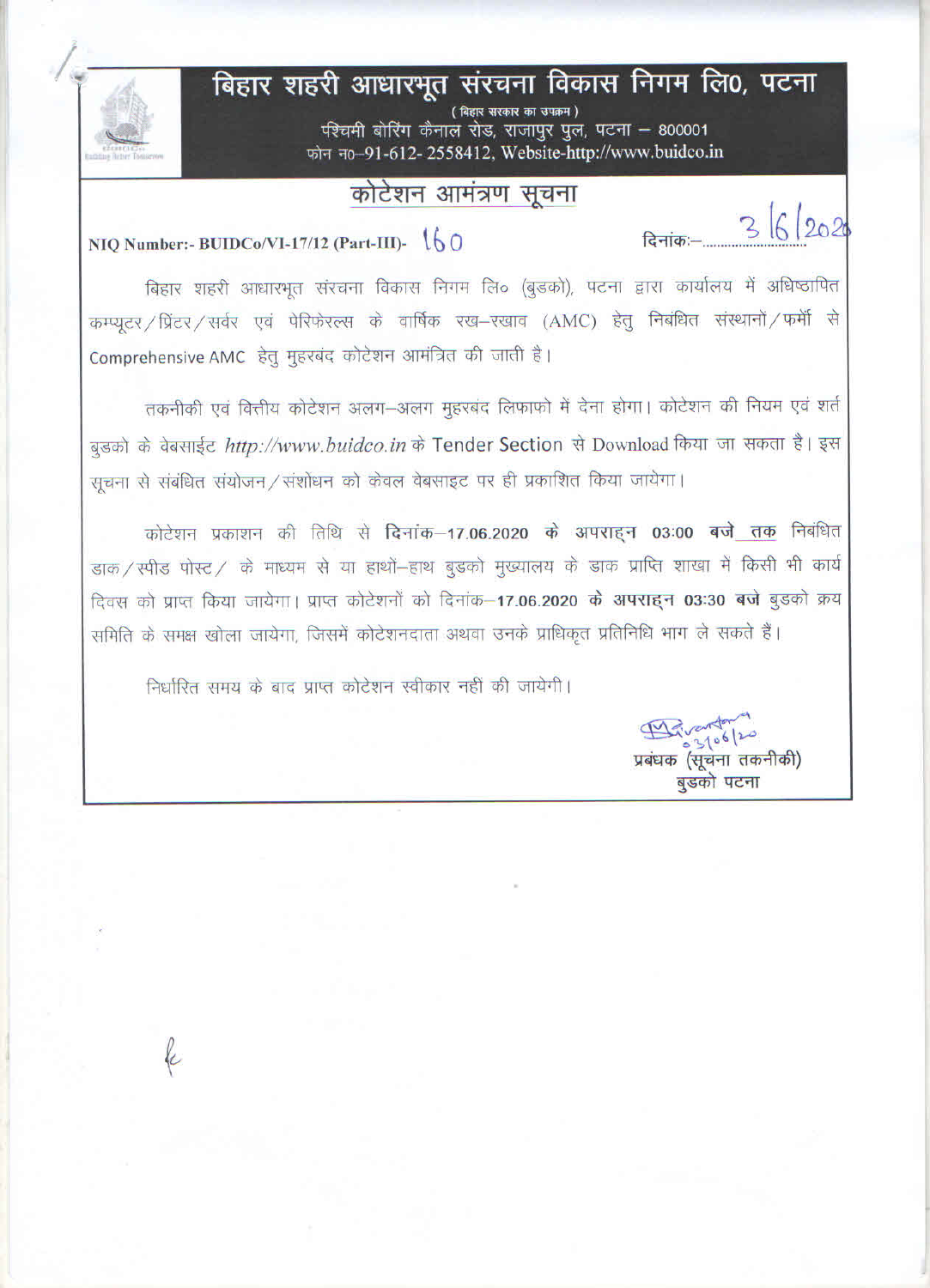## नियम एवं शर्त

#### A. तकनीकी कोटेशन की शर्तें:-

- कोटेशनदाता निम्न कागजात की स्वअभिप्रमाणित प्रति क्रमानुसार कोटेशन के साथ संलगन  $1.$ करेगें. जिस पर संस्थान का मोहर भी अंकित करेगें।
- कंपनी या फर्म या प्रतिष्ठान को Registered होना आवश्यक है। (Attach Proof)  $2.$
- कोटेशनदाता को कम से कम 03 वर्ष का केन्द्र / राज्य सरकार के कार्यालय या केन्द्र /  $3<sub>1</sub>$ राज्य सरकार के निगम आदि में कम्प्यूटर/प्रिन्टर/सर्वर एवं पेरिफेरल्स के वार्षिक रख का कार्यानुभव होना अनिवार्य है। कार्यानुभव हेतु दिये गये रखाव (AMC) कागजों / दस्तावेजों का Cross Verification संबंधिति कार्यालयों से किया जायेगा एवं किसी भी तरह के गलत कागजात कोटेशन के साथ संलग्न किये जाने पर कोटेशनदाता को काली सूची मं दर्ज कर कानूनी कार्रवाई की जायेगी।
- (i) PAN (ii) GST (iii) तीन वर्षो का Income Tax Return (क्रमशः 2016–17, 2017–18 एवं 4. 2018-2019) एवं Audited Financial Statement संलग्न करना अनिवार्य होगा।
- केन्द्र सरकार/राज्य सरकार/सरकारी उपक्रम/निगम या किसी भी अन्य संस्थान द्वारा 5. काली सूची में दर्ज नही होने का Notarized Affidavit देना अनिवार्य होगा।
- औसतन तीन साल में वार्षिक टर्नओवर कम से कम रूपये 10,00,000/- होना अनिवार्य है। 6.
- AMC प्राप्त करने वाली एजेन्सी को बुडको में एक Skilled Person (BCA/MCA) को  $7.$ पदास्थापित करना अनिवार्य है।
- कोटेशन दो बन्द लिफाफे (तकनीकी कोटेशन एवं वित्तीय कोटेशन) में स्वीकार की 8. जायेगी।
	- एक लिफाफे के ऊपर "तकनीकी कोटेशन" अंकित होना चाहिए, जिसमें  $(i)$ प्रतिष्ठान से संबंधित जानकारी एवं अन्य जानकारी तकनीकी लिफाफा मे जमा करना होगा।
	- "तकनीकी कोटेशन" के प्रस्ताव के साथ EMD (DD/B.G.) (Refundable) की  $(ii)$ राशि 50000/ – जो प्रबंध निदेशक, बुडको पटना के नाम संलग्न होना चाहिए एवं BID Cost (Non-Refundable) की राशि रू 5000 / – होगी, जो डिमांड ड्रफ्ट के रूप में होगी।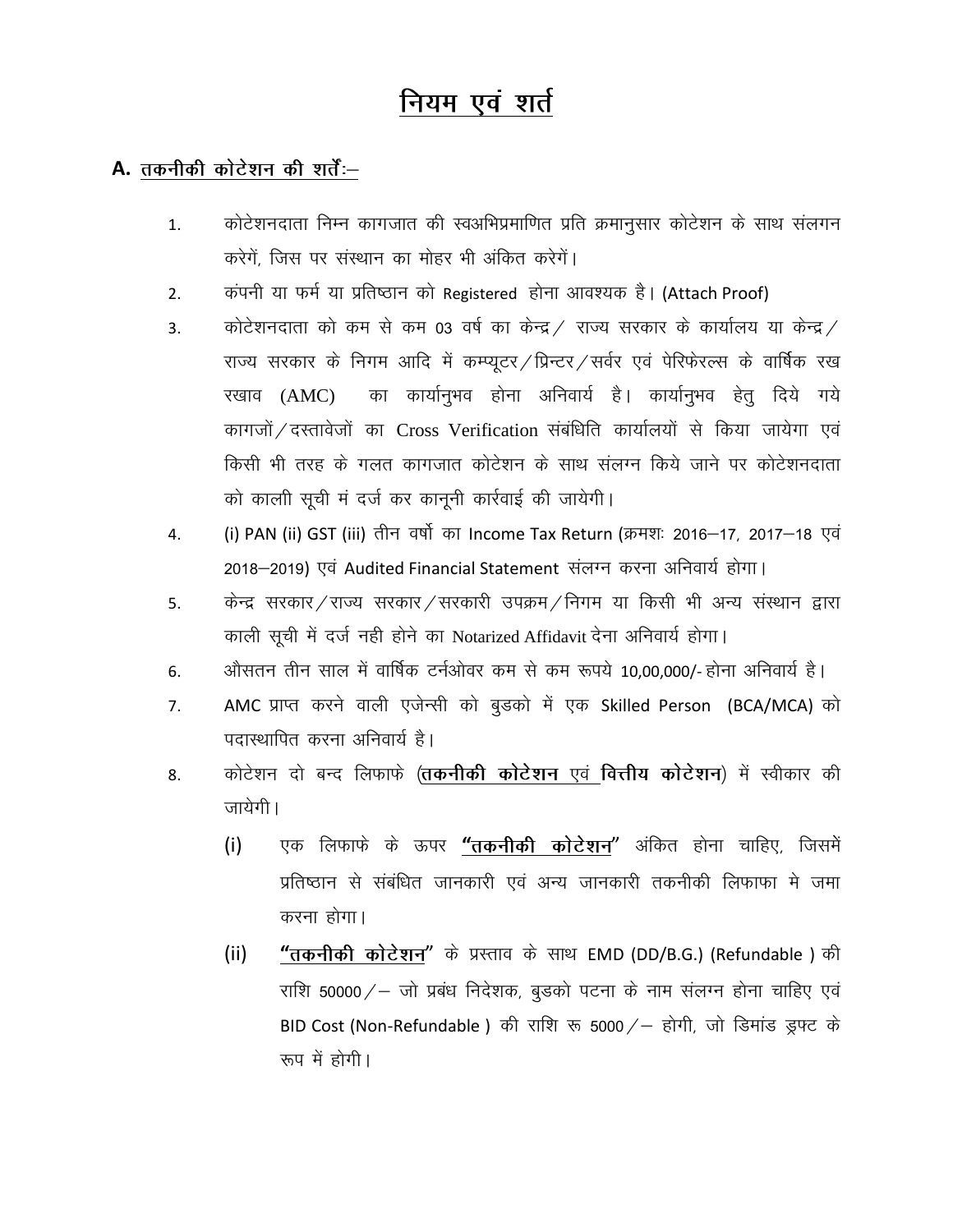- "वित्तीय कोटेशन" जिसमें संलग्न वित्तीय प्रपत्र में दर अंकित कर अलग  $(iii)$ लिफाफा जिसके ऊपर "वित्तीय कोटेशन" लिखा होना चाहिए, जमा करना होगा।
- चयनित एजेन्सी का मूल एकरारनामा आवश्यकतानुसार अगले एक–एक वर्ष करके 9. अधिकतम दो वर्ष तक उसी दर पर बढाया जा सकता है।
- Hardware Peripherals की विवरणी निम्नवत् है:-10.

| Sl.No        | <b>Items</b>                | <b>Name Of Brand</b>               | No. of |
|--------------|-----------------------------|------------------------------------|--------|
| 1            | <b>Desktop</b>              | APPLE, HP, Dell, HCL & Others      | 70     |
| $\mathbf{2}$ | Laptop                      | DELL, HP, SONY, ACER & Others      |        |
| 6            | UPS                         | APC, UNILINE, Microtek, Luminous & |        |
| 7            | <b>Router/Access</b>        | D-Link & Link System               | 10     |
| 8            | <b>SWITCH</b>               | 16 Port & 24 Port                  | 10     |
| 9            | <b>Intercom</b>             |                                    | 70     |
|              |                             | Canon                              | 14     |
| 10           | <b>PRINTER</b><br><b>HP</b> |                                    | 45     |
|              |                             | <b>EPSON</b>                       |        |

उपरोक्त अंकित सामग्रियों की संख्या आवश्यकतानुसार घट या बढ़ सकता है। 11.

- कोटेशनदाता सीलबंद कोटेशन इस तरह भेजेंगे कि प्राप्ति की अंतिम तिथि दिनांक–17.06. 12. 2020 एवं समय अपराहन 03:00 बजे तक डाक प्राप्ति शाखा में कोटेशन प्राप्त हो जाए। अंतिम तिथि एवं समय के उपरान्त प्राप्त कोटेशन पर कोई विचार नहीं किया जायेगा।
- कोटेशनदाता बुडको के डाक प्राप्ति शाखा में अंतिम तिथि एवं समय तक हाथों हाथ भी 13. कोटेशन जमा कर सकते है।
- बुडको के पास कोटेशन रद्द करने, नियम एवं शर्तो को बदलने एवं इस कोटेशन से संबंधित 14. हर तरह का निर्णय लेने का सर्वाधिकार सूरक्षित है।
- किसी भी तरह का विवाद होने कि स्थिति मे विवाद का निपटारा पटना जिला स्थित 15. न्यायालय के क्षेत्राधिकार में होगा।

#### B. वार्षिक रख-रखावकर्त्ता (AMC Provider) के दायित्व एवं कर्त्तव्यः–

- 1. संविदा के अनुरूप वार्षिक रख-रखावकर्त्ता (AMC Provider) गुणवत्तापूर्ण सेवा दिये जाने पर सहमत होगें।
- 2. AMC प्राप्त करने वाली एजेन्सी को बुडको में एक Skilled Person (BCA/MCA) को पदास्थापित करना अनिवार्य है।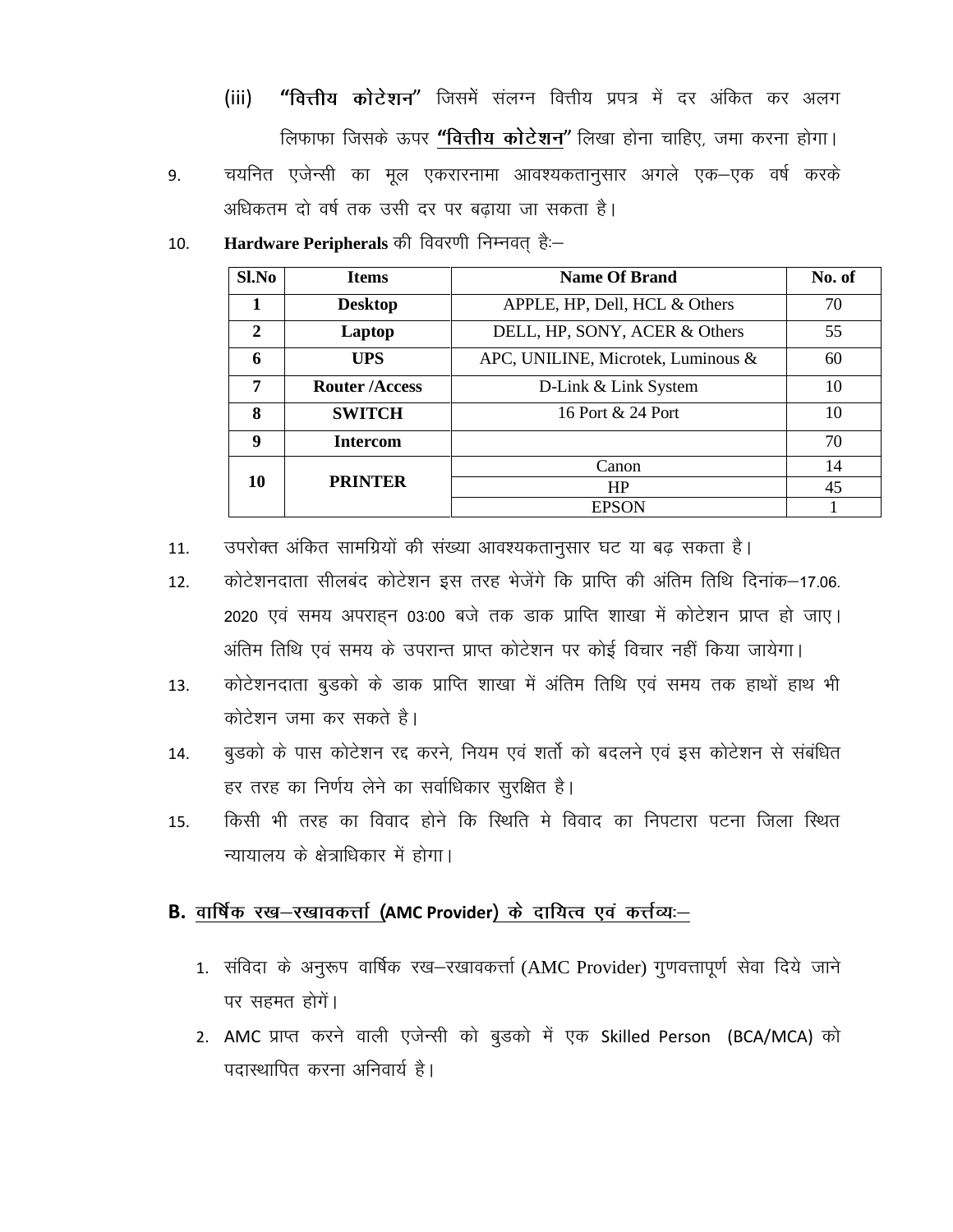- 3. संविदा के अनुरूप वार्षिक रख–रखावकर्त्ता (AMC Provider) यह सुनिश्चित करेगे की सूचित किये जाने के 12 घंटे के अन्दर कम्प्यूटर/प्रिंटर/सर्वर एवं पेरिफेरल्स के कार्य संपन्न कराना सुनिश्चित करेगें।
- 4. वार्षिक रख–रखावकर्त्ता (AMC Provider) संविदा में लिखित शर्तों का पूर्णतः अनुपालन करेगें ।
- 5. Breakdown या Exigency की स्थिति में सूचित किये जाने पर अविलम्ब वार्षिक रख-रखावकर्त्ता (AMC Provider) अवकाश के दिनों में या कार्यालय अवधि के पश्चात भी अविलम्ब मरम्मति का कार्य संपन्न कराना सुनिश्चित करेगें।
- 6. वार्षिक रख–रखावकर्त्ता (AMC Provider) Spare Parts का समुचित Stock अपने पास रखेगे ताकि मरम्मति का कार्य बिना किसी देरी के संपन्न किया जा सकें। AMC के दौरान लगने वाली Spare Parts AMC Provider को ही देना है। इसके लिए कोई अतिरिक्त राशी देय नही होगी।
- 7. वार्षिक रख-रखावकर्त्ता (AMC Provider) एक लॉग-बुक का संधारण करेगे जिसमें Repairing/Servicing से संबंधति सभी कार्यो का व्योरा उनके द्वारा अंकित किया जायेगा एवं उस पर बुडको के प्राधिकृत प्रतिनिधि से हस्ताक्षर प्राप्त करेगें।
- 8. किसी भी परिस्थिति में वार्षिक रख–रखावकर्त्ता (AMC Provider) या उसके Technician कम्प्यूटर/प्रिंटर/सर्वर एवं पेरिफेरल्स या Spare Parrs को बुडको से बाहर नहीं ले जायेगे। यदि मरम्मति हेतू बाहर ले जाने अति आवश्यक हो तब बूडको के प्राधिकृत प्रतिनिधि द्वारा अनुमति दिये जाने के पश्चात् ही अनुमति पत्र के साथ कोई भी सामान बुडको कार्यालय से बाहर ले जा सकेगें।
- 9. प्रत्येक माह के 01 से 07 तारीख के बीच वार्षिक रख—रखावकर्त्ता (AMC Provider) द्वारा बुडको में अधिष्ठापित सभी कम्प्यूटर/प्रिंटर/सर्वर एवं पेरिफेरल्स का निरीक्षण किया जायेगा एवं किसी भी तरह की खराबी पाये जाने पर उसकी तुरन्त मरम्मति करना सुनिश्चित करेगें।
- 10. वार्षिक रख–रखावकर्त्ता (AMC Provider) या उनके Technician द्वारा बुडको में अधिष्ठापित किसी भी सामान को खराब करने या नुकसान पहुँचाने की स्थिति में इसके लिये वार्षिक रख-रखावकर्ता पूर्णरूपेण जिम्मेवार होंगे एवं नुकसान की पूर्ण भरपाई उनके द्वारा किया जायेगा।
- 11. किसी भी तरह के विवाद का निपटारा पटना जिला स्थित न्यायलय के क्षेत्राधिकार मे होगा।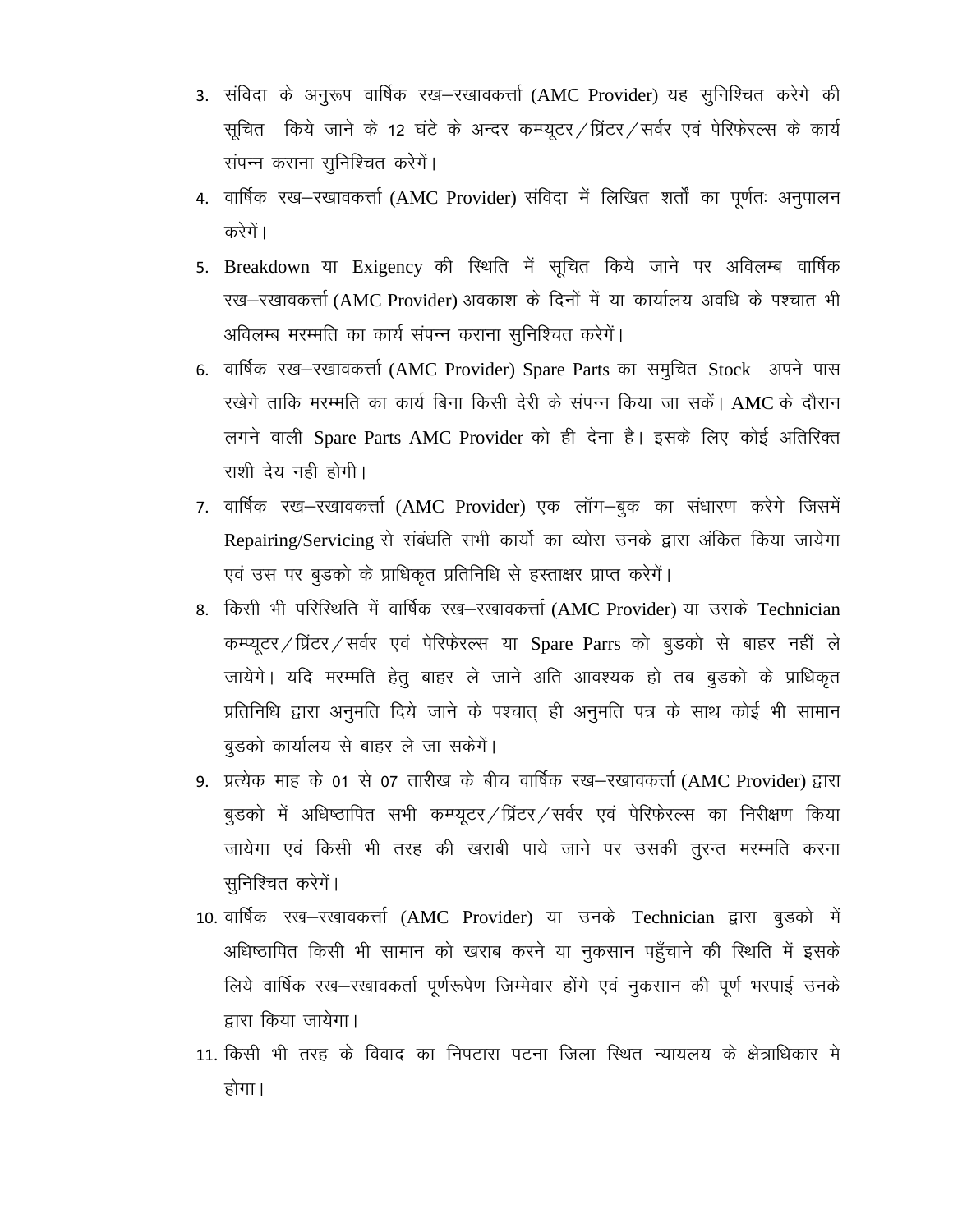- 12. वार्षिक रख-रखावकर्त्ता (AMC Provider) प्रत्येक 03 माह पर आनुपातिक दर पर विपत्र भुगतान हेतू प्रस्तुत करेगें।
- 13. वार्षिक रख–रखाव (AMC Provider) की अवधि एकरारनामा हस्ताक्षर होने के उपरान्त 01 वर्ष के लिये रहेगा एवं गुणवतापूर्ण सेवा पाये जाने पर पुनः आगे की अवधि हेतु एक–एक वर्ष करके अधिकतम दो वर्ष तक उसी दर पर बढाया जा सकता है।
- 14. किसी भी समय कोटेशन की शर्ते बदलने, नये शर्तो को जोडने, पुराने शर्तो को हटाने या पूरे कोटेशन को रद्द करने का सर्वाधिकार बुडको के पास सुरक्षित है एवं इसे किसी भी न्यायालय में चुनौती नहीं दिया जा सकता है।
- 15. वार्षिक रख–रखावकर्त्ता (AMC Provider) के साथ किये गये एकरारनामा को किसी भी समय 07 दिनों की सूचना देकर रद्द किया जा सकता है एवं रद्द किये जाने की तिथि तक का ही विपत्र का भुगतान Pro-Rata Basis पर किया जायेगा।
- 16. सूचित किये जाने पर उपर्युक्त कंडिका 02 एवं 04 के अनुसार सर्विसिंग
- 17.
- 18. / रिपेयरिंग कार्य नहीं संपन्न किये जाने पर सर्विसिंग / रिपेयरिंग का कार्य किसी अन्य Technician से करवाया जायेगा एवं इस पर आने वाले खर्च की कटौती वार्षिक रख-रखावकर्त्ता (AMC Provider) को भुगतान किये जाने वाले वार्षिक रख रखाव की राशि से की जायेगी एवं राशि कटौती कर के विपत्र का भुगतान किया जायेगा।
- 19. वार्षिक रख–रखावकर्त्ता (AMC Provider) को
	- ≻ समी तरह के हार्डवेयर से संबंधित कार्य।
	- ▶ समी तरह के सॉफ्टवेयर से संबंधित कार्य।
	- ▶ Antivirus Updated करने से संबंधित कार्य।
	- > नया कम्प्यूटर / प्रिंटर / सर्वर को Install करना।
	- > किसी भी नये सॉफ्टवेयर को Install करना।
	- ▶ अन्य सभी तरह के कम्प्यूटर / प्रिंटर / सर्वर एवं पेरिफेरल्स से संबंधित मरम्मति का कार्य।

प्रबंधक (सूचना तकनीकी) बुडको पटना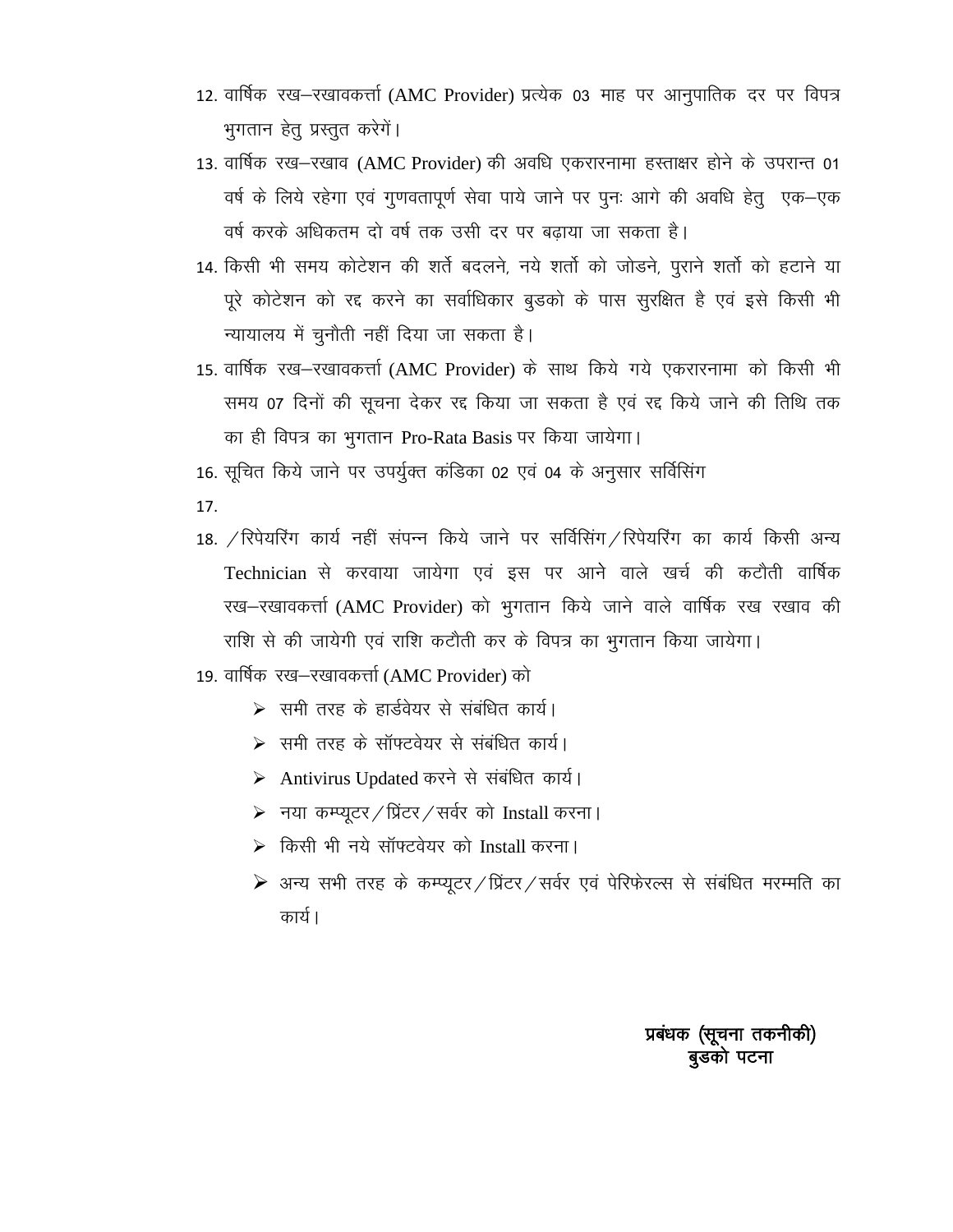**Annexure-I**

|  |  |  |  |  | <b>Basic Information of Agency</b> |
|--|--|--|--|--|------------------------------------|
|--|--|--|--|--|------------------------------------|

| SI. No. | <b>Description of Company/Firm</b>                                                                                    | Detailed to filled up | Page Number of this tender<br>document where copy/ certificate<br>is attached |
|---------|-----------------------------------------------------------------------------------------------------------------------|-----------------------|-------------------------------------------------------------------------------|
| 1.      | Name of Firm/Company                                                                                                  |                       |                                                                               |
| 2.      | Address                                                                                                               |                       |                                                                               |
| 3.      | Telephone/ Mobile No.                                                                                                 |                       |                                                                               |
| 4.      | E-Mail                                                                                                                |                       |                                                                               |
| 5.      | Type of Organization with<br>Registration Certificate (whether sole<br>proprietorship/partnership/private<br>limited) |                       |                                                                               |
| 6.      | Name of the Proprietor/Firm/<br>Company                                                                               |                       |                                                                               |
| 7.      | GST No.                                                                                                               |                       |                                                                               |
| 8.      | PAN number of the firm/company                                                                                        |                       |                                                                               |
| 9.      | Work Experience (Attached<br>documentary proof)                                                                       |                       |                                                                               |
| 10.     | Total number of Employees working<br>in the Organization                                                              |                       |                                                                               |
| 11.     | <b>EMD</b> Details                                                                                                    |                       |                                                                               |
| 12.     | ITR (Detailed) of Company for the<br>last three assessment years, 2016-17,<br>2017-18, 2018-19 (Proof enclosed)       |                       |                                                                               |
|         | Audited Balance Sheet and Profit &<br>Loss A/c of last 3 years (F.Y 16-17,<br>17-18 & 18-19)                          |                       |                                                                               |

(Authorized Signatory of the firm)

Signature of Bidder: Name: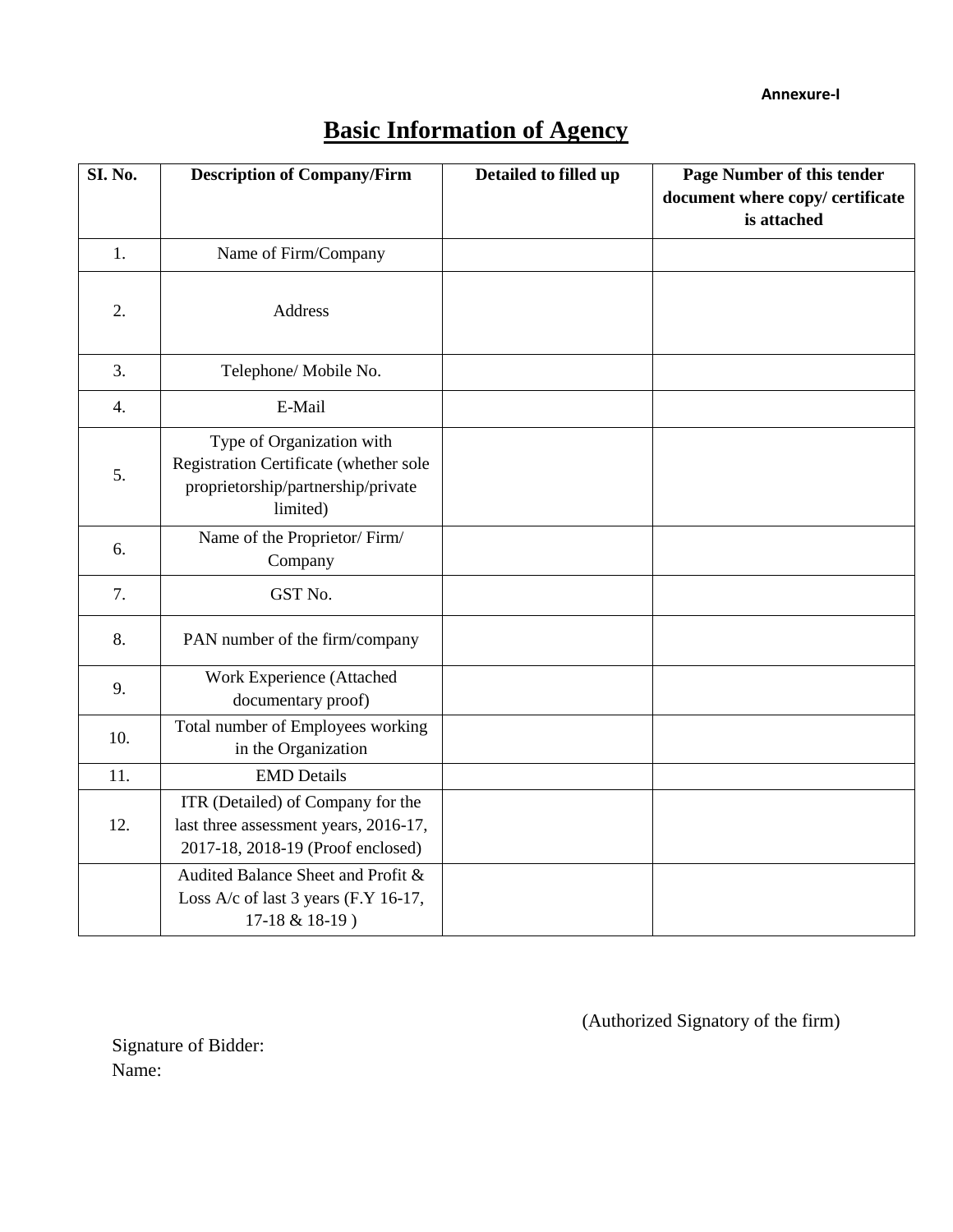To,

Manager IT Bihar Urban Infrastructure Development Corporation Ltd. West Boring Canal Road, Rajapur Pul, Patna- 800001

**Sub:** BUIDCo's Request for Quotations for "Comprehensive Annual Maintenance Contract for Servers, Computers, Network devices & Computer Peripherals" in respect of Computers and Peripherals at Head Office located at Patna.

Dear Sir,

With reference to the above quotation, having examined and understood the instructions, terms and conditions forming part of your above inquiry, we hereby enclose our offer for the services as detailed in your above referred inquiry.

We confirm that the offer is in conformity with the terms and conditions as mentioned in your above referred quotation and enclosures.

We also understand that BUIDCo is not bound to accept the offer either in part or in full. If BUIDCo rejects that offer in full or in part, BUIDCo may do so without assigning any reasons therefor.

Yours faithfully, Authorized Signatories (Name & Designation, seal of the firm) Date: